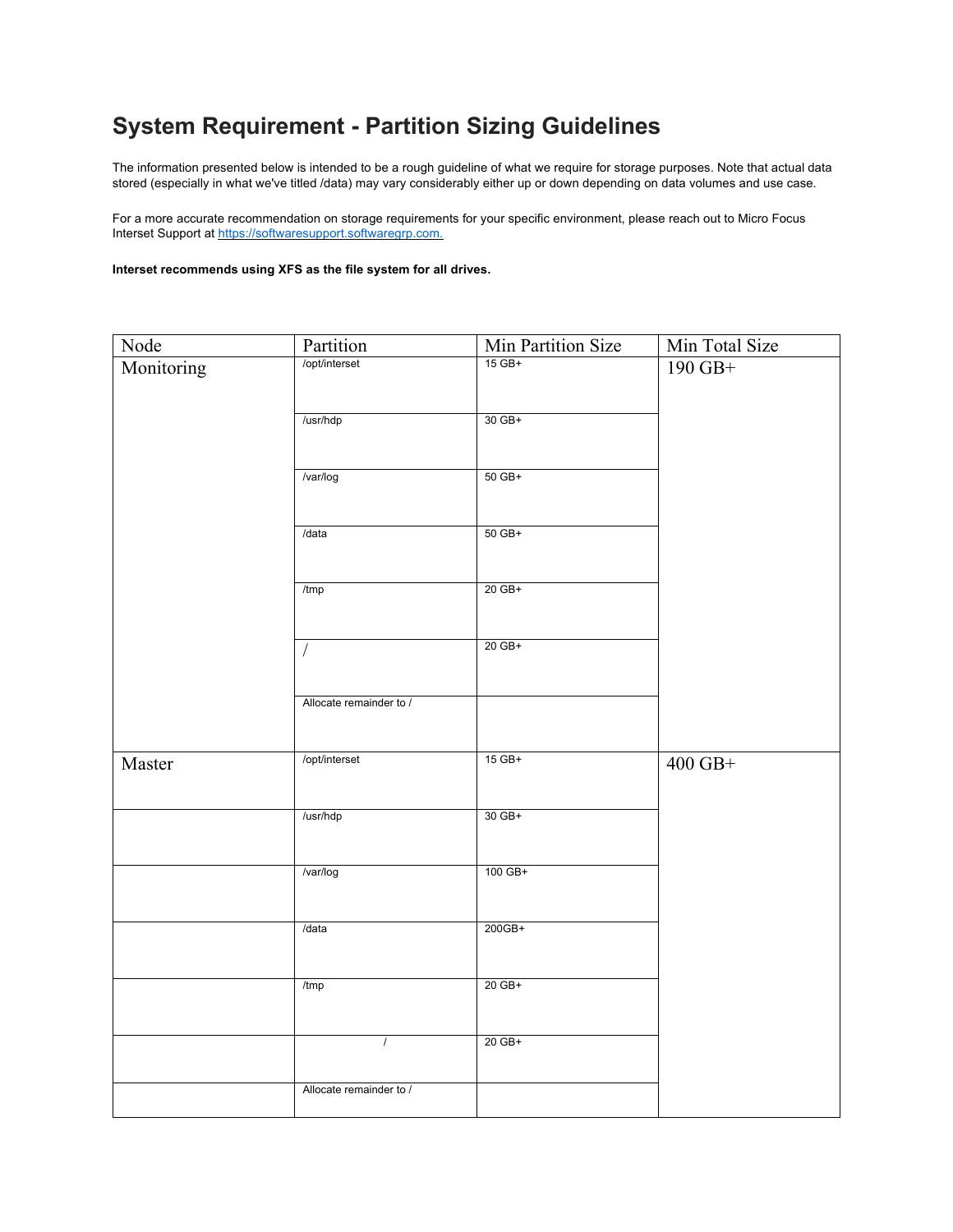| Compute       | /opt/interset                           | $15$ GB+                  |                  |
|---------------|-----------------------------------------|---------------------------|------------------|
|               |                                         |                           |                  |
|               | /usr/hdp                                | 30 GB+                    |                  |
|               |                                         |                           |                  |
|               | /var/log                                | 100 GB+                   | 750 GB+          |
|               |                                         |                           |                  |
|               | /data                                   | 500 GB+                   |                  |
|               |                                         |                           |                  |
|               | /tmp                                    | $50$ GB+                  |                  |
|               |                                         |                           |                  |
|               |                                         |                           |                  |
|               | $\sqrt{2}$                              | 20 GB+                    |                  |
|               |                                         |                           |                  |
|               | Allocate remainder to /data             |                           |                  |
|               |                                         |                           |                  |
| Search        | /opt/interset                           | $15$ GB+                  | $1.2$ TB+        |
|               |                                         |                           |                  |
|               | /var/log                                | $100$ GB+ $\,$            |                  |
|               |                                         |                           |                  |
|               | /data                                   | $1$ TB+ $\,$              |                  |
|               |                                         |                           |                  |
|               | /tmp                                    | $20\text{ }\mathrm{GB}^+$ |                  |
|               |                                         |                           |                  |
|               | $\prime$<br>Allocate remainder to /data | $20\text{ }\mathrm{GB}^+$ |                  |
|               |                                         |                           |                  |
|               | /opt/interset                           |                           |                  |
| Reporting     |                                         | $15$ GB+                  | $100\;{\rm GB+}$ |
|               | /var/log                                | $30\text{ }\mathrm{GB}^+$ |                  |
|               |                                         |                           |                  |
|               | /tmp                                    | $20\text{ }\mathrm{GB}^+$ |                  |
|               |                                         |                           |                  |
|               |                                         | $20\text{ }\mathrm{GB}^+$ |                  |
|               | Allocate remainder to /                 |                           |                  |
|               |                                         |                           |                  |
| Stream/Ingest | /opt/interset                           | $15$ GB+                  | $500\;{\rm GB+}$ |
|               |                                         |                           |                  |
|               | /usr/hdp                                | $30\text{ }\mathrm{GB}^+$ |                  |
|               |                                         |                           |                  |